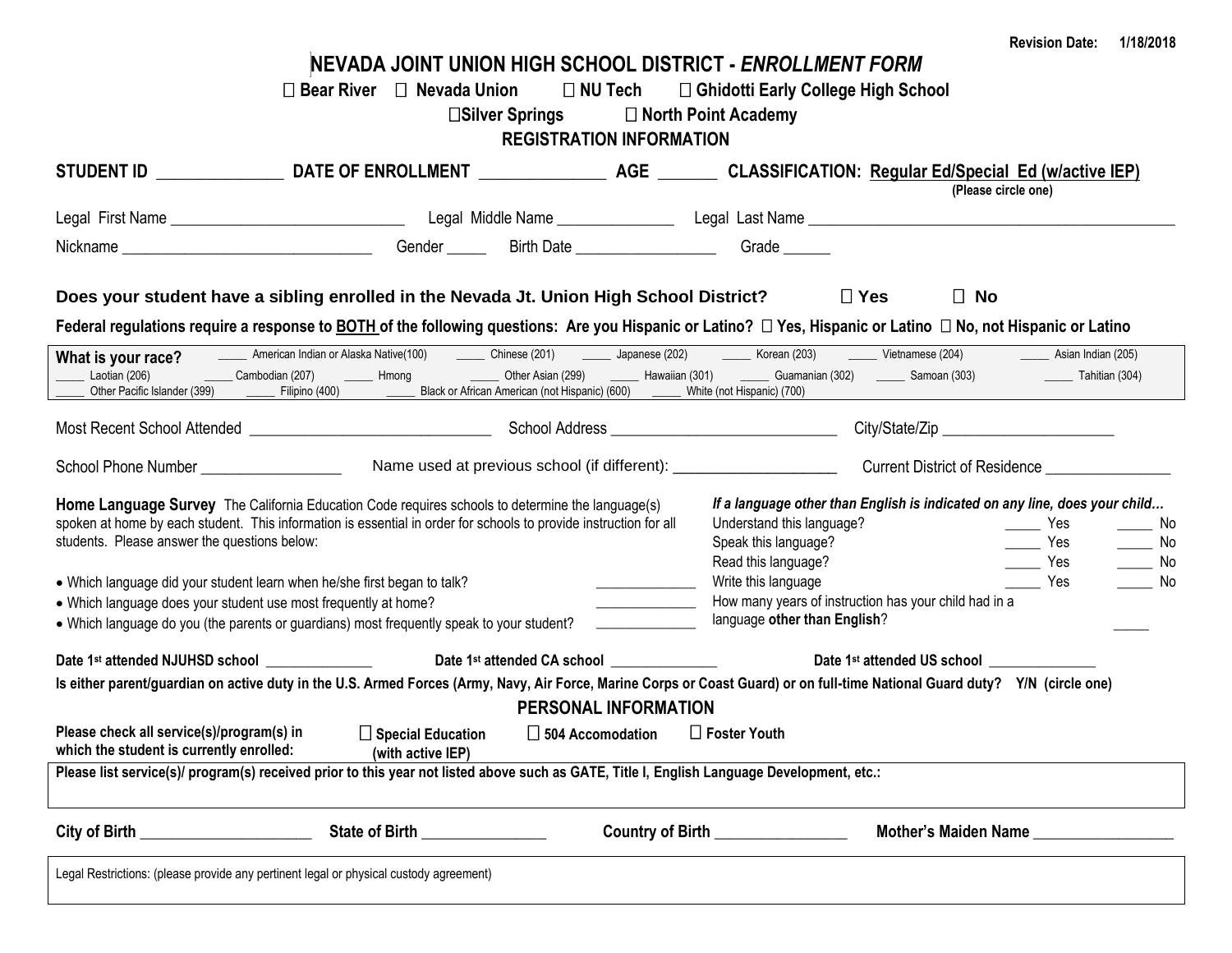## **CONTACT INFORMATION**

| <b>Priority</b>                                                        | <b>Type</b>                       | <b>Name</b><br>(First/Last) | <b>Address</b>                            | <b>Phone Numbers</b> | Receive<br><b>Mailings?</b> |  |
|------------------------------------------------------------------------|-----------------------------------|-----------------------------|-------------------------------------------|----------------------|-----------------------------|--|
| <b>STUDENT</b><br><b>MAILING</b><br><b>NA</b>                          |                                   |                             | Street Address (include apt #) or PO Box: | Cell:                |                             |  |
|                                                                        |                                   |                             | Home:                                     |                      |                             |  |
|                                                                        | <b>ADDRESS</b>                    | Email Address:              | City/State/Zip Code:                      | Work:                |                             |  |
|                                                                        |                                   |                             |                                           | Other:               |                             |  |
|                                                                        | <b>STUDENT</b>                    |                             | Street Address (include apt #):           | Cell:                |                             |  |
| <b>NA</b>                                                              | <b>PHYSICAL</b><br><b>ADDRESS</b> |                             |                                           | Home:                |                             |  |
|                                                                        |                                   | Email Address:              | City/State/Zip Code:                      | Work:                |                             |  |
|                                                                        |                                   |                             |                                           | Other:               |                             |  |
|                                                                        | <b>Guardian Name</b>              |                             | Street Address (include apt #) or PO Box: | Cell:                |                             |  |
| $\mathbf 1$                                                            |                                   |                             |                                           | Home:                |                             |  |
|                                                                        | Relationship                      | Email Address:              | City/State/Zip Code:                      | Work:                |                             |  |
|                                                                        |                                   |                             |                                           | Other:               |                             |  |
| <b>Guardian Name</b><br>$\mathbf{2}$                                   |                                   |                             | Street Address (include apt #) or PO Box: | Cell:                |                             |  |
|                                                                        |                                   |                             |                                           | Home:                |                             |  |
|                                                                        | Relationship.                     | Email Address:              | City/State/Zip Code:                      | Work:                |                             |  |
|                                                                        |                                   |                             |                                           | Other:               |                             |  |
|                                                                        | <b>Guardian Name</b>              |                             | Street Address (include apt #) or PO Box: | Cell:                |                             |  |
| $\mathbf{3}$                                                           |                                   |                             |                                           | Home:                |                             |  |
|                                                                        | Relationship                      | Email Address:              | City/State/Zip Code:                      | Work:                |                             |  |
|                                                                        |                                   |                             |                                           | Other:               |                             |  |
|                                                                        | <b>Guardian Name</b>              |                             | Street Address (include apt #) or PO Box: | Cell:                |                             |  |
| 4                                                                      |                                   |                             |                                           |                      | Home:                       |  |
|                                                                        | Relationship.                     | Email Address:              | City/State/Zip Code:                      | Work:                |                             |  |
|                                                                        |                                   |                             |                                           | Other:               |                             |  |
| <b>LOCAL</b><br><b>EMERGENCY</b><br>1<br><b>CONTACT</b>                |                                   |                             | Street Address (include apt #) or PO Box: | Cell:                |                             |  |
|                                                                        |                                   |                             |                                           | Home:                |                             |  |
|                                                                        |                                   |                             | City/State/Zip Code:                      | Work:                |                             |  |
|                                                                        |                                   |                             |                                           | Other:               |                             |  |
| <b>LOCAL</b><br><b>EMERGENCY</b><br>$\boldsymbol{2}$<br><b>CONTACT</b> |                                   |                             | Street Address (include apt #) or PO Box: | Cell:                |                             |  |
|                                                                        |                                   |                             | Home:                                     |                      |                             |  |
|                                                                        |                                   | City/State/Zip Code:        | Work:                                     |                      |                             |  |
|                                                                        |                                   |                             | Other:                                    |                      |                             |  |